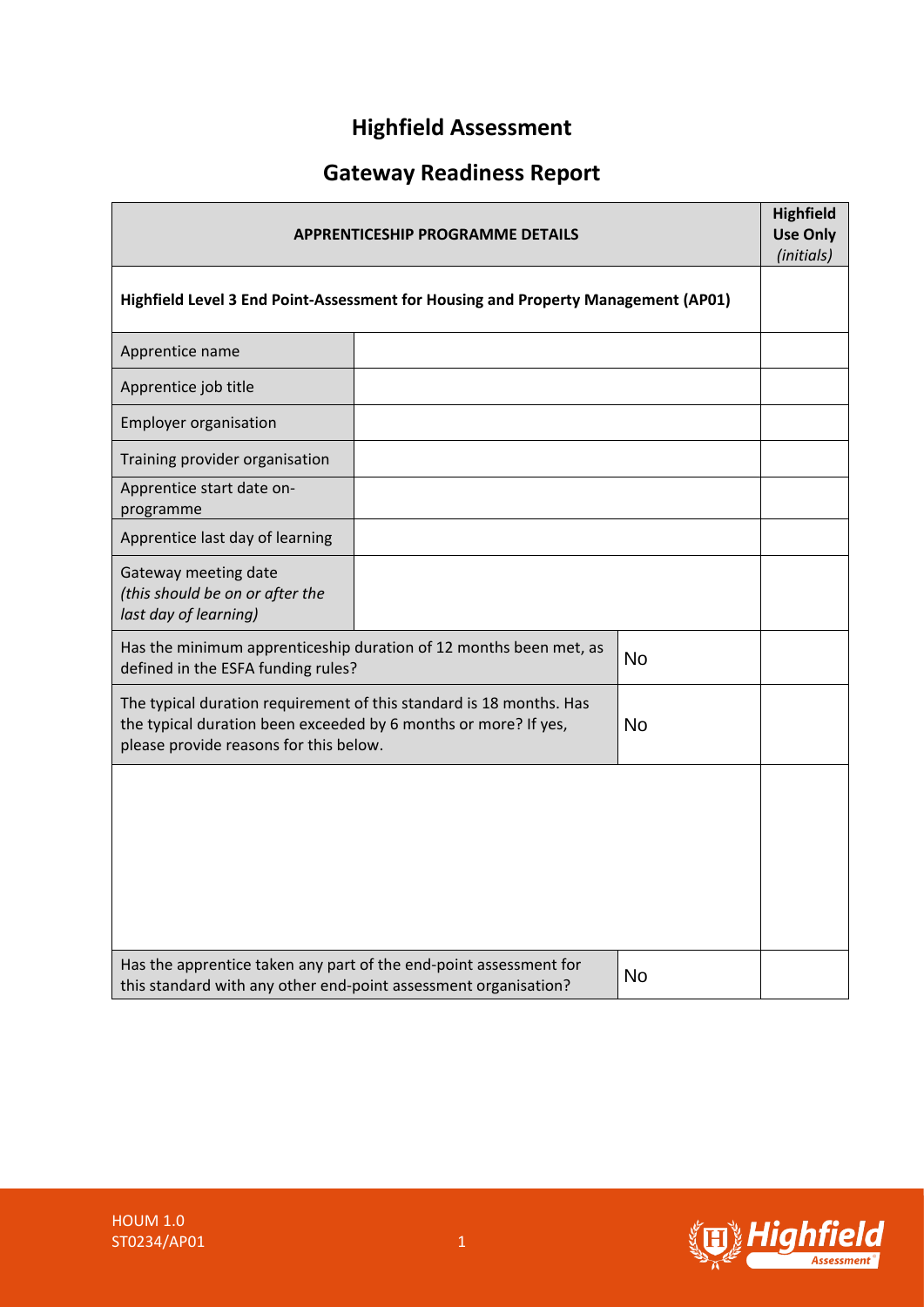| <b>PREREQUISITE REQUIREMENTS</b>  |                               |                                                                      |                                            |  |  |  |
|-----------------------------------|-------------------------------|----------------------------------------------------------------------|--------------------------------------------|--|--|--|
| Prerequisite<br>requirement       | Achieved by the<br>apprentice | <b>Evidence type provided</b><br>(e.g. PLR, certificate, screenshot) | <b>Highfield Use</b><br>Only<br>(initials) |  |  |  |
| Achieved English L2               | No.                           |                                                                      |                                            |  |  |  |
| <b>Achieved Maths L2</b>          | <b>No</b>                     |                                                                      |                                            |  |  |  |
| Collated portfolio of<br>evidence | No                            |                                                                      |                                            |  |  |  |

#### **GATEWAY REVIEW**

The gateway review should be completed by the employer, supported by the training provider, to record how the apprentice has met each of the standard subject areas. This can be discussed through a Q&A, and/or the apprentice may present evidence that can be reviewed during the meeting to show their achievement of the standard. No<br>
No<br>
Ild be c<br>
ce has r<br>
tice mar<br>
standa<br>
d there<br>
ow, alo<br>
As<br>
n<br>
No

The employer, supported by the training provider, must agree that the apprentice is, in their view, competent in the role and therefore ready to undertake the end-point assessment. This should be recorded in the table below, along with any comments.

| <b>Standard area</b>                   | <b>Assessment</b><br>ready? | <b>Comments</b> |
|----------------------------------------|-----------------------------|-----------------|
| Legislation and regulation             | <b>No</b>                   |                 |
| Organisation background<br>Information | <b>No</b>                   |                 |
| Assets                                 | <b>No</b>                   |                 |
| Customers                              | <b>No</b>                   |                 |
| Context                                | <b>No</b>                   |                 |
| Range of Services                      | No                          |                 |
| Organisational policies                | <b>No</b>                   |                 |
| Customer care                          | <b>No</b>                   |                 |
| Communication                          | <b>No</b>                   |                 |
| Collaborative working                  | <b>No</b>                   |                 |
| Information collection and<br>sharing  | <b>No</b>                   |                 |
| Influencing and<br>negotiating skills  | <b>No</b>                   |                 |

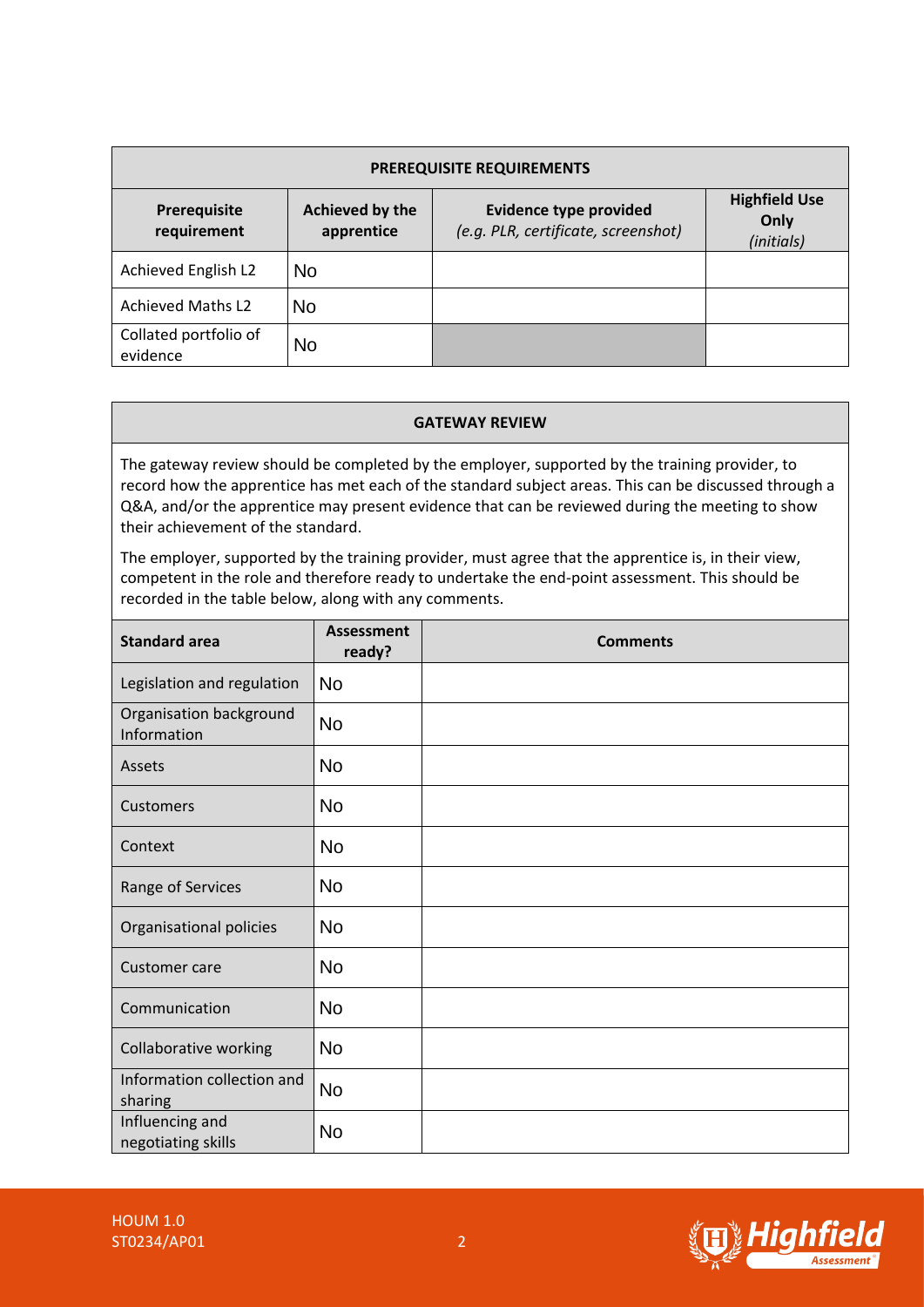| Self-management     | <b>No</b> |  |
|---------------------|-----------|--|
| Problem solving     | <b>No</b> |  |
| Tools and equipment | <b>No</b> |  |
| Decision making     | <b>No</b> |  |
| Responsive          | <b>No</b> |  |
| Trust and integrity | <b>No</b> |  |
| Adaptability        | <b>No</b> |  |
| Independence        | <b>No</b> |  |
| Dependability       | <b>No</b> |  |
| Personal commitment | <b>No</b> |  |
| Resilience          | <b>No</b> |  |
| Role model          | <b>No</b> |  |
| Teamwork            | <b>No</b> |  |